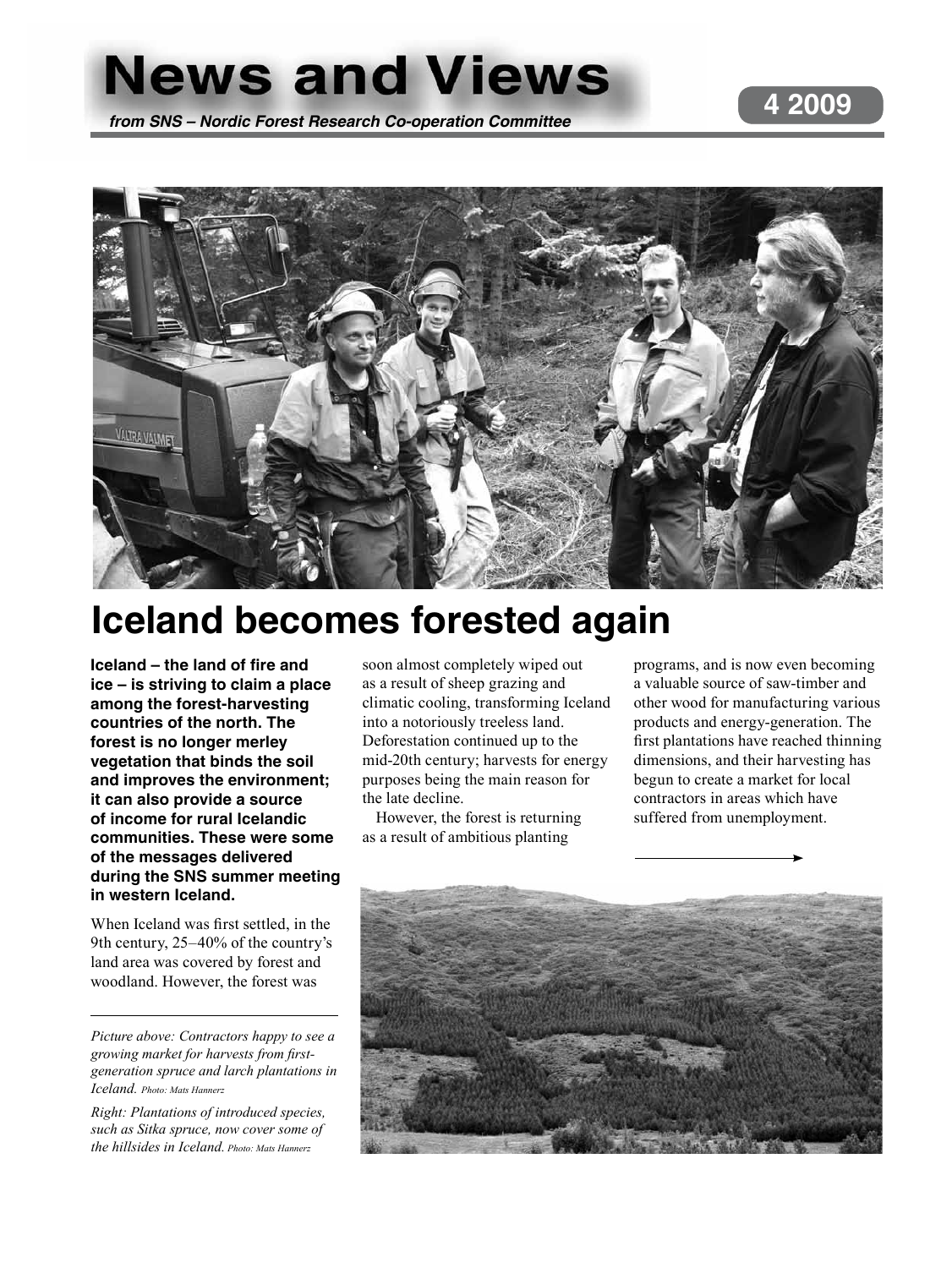#### **Break-through**

The financial crisis struck Iceland hard in 2008, but it has had an unexpected positive effect on local forestry. Imported wood has become more expensive, providing opportunities to raise prices of domestic wood. In the current situation, it is profitable to harvest in the young forests in Iceland. The Icelanders talk about a break-through for Icelandic forestry.

The wood has mainly been harvested for energy purposes, to be burnt in fireplaces and pizzeria ovens, but several new niche markets are emerging for the wood. For instance, wood chips are being used for footpaths, spruce poles for fish-drying racks, spruce and pine shavings for livestock bedding. Another user of domestic spruce wood, following recent price changes, is the ferrosilicon processing industry.

#### **Afforestation**

The afforestation plan for Iceland is ambitious. Trees have been planted on a small scale for afforestation since about 1950, but the planting rate increased in the 1990s. Today about 6 million seedlings are planted annually, corresponding to an increase in forested land of about 1 000–1 500 hectares per year, and about 1.2% of the land is now covered

*"A century ago, most Icelanders had never seen a tree. Fifty years later, few Icelanders believed that trees of any size to speak of could grow in Iceland. Planting trees was the harmless hobby of a few eccentrics, but forests for timber production were out of the question. Today, forestry for timber production, land reclamation and amenity is being carried out by thousands of people all over Iceland".* 

*Thröstur Eysteinsson, Division Chief of National Forests at the Iceland Forest Service.* 

by forest and forest plantations. The long-term goal, according to the Regional Afforestation Projects Act of 2006, is to raise the forest cover to 5% of the land area, corresponding to 500 000 hectares. The goal should be met in 40 years from now, but budget cuts following the financial crisis will probably retard the program.

#### **Introduced species**

The new forests in Iceland differ substantially from the ancient birch and willow tree and shrub land. The forest established by planting is to a large extent based on introduced conifers and hardwoods such as Siberian larch, Sitka spruce, lodgepole pine and poplars. Introduced species are mainly planted on treeless land, while areas with natural woodlands are afforested with native species. The planting of native birch (*Betula pubescens)* has been increasing and for some years has comprised 30% of the total planting. The domestic birch forest is also growing as a result of natural regeneration around the existing forest patches. The success of birch regeneration is strongly negatively linked to the degree of grazing, and if free sheep grazing declined birchwoods would likely expand rapidly.

#### **Fast-growing**

Iceland's lack of trees led to a widely held belief that trees don't grow well on the island. However, once established, trees can grow very rapidly in many

parts of the country. In the sheltered valleys, Sitka spruce can produce some 10 m<sup>3</sup> per hectare and year. With poplar (*Populus trichocarpa*), the yield can reach 20 m<sup>3</sup>.

#### **Forestry research in Iceland**

Most of the applied forestry research in Iceland is performed by Iceland Forest Research, part of the Iceland Forest Service. Its headquarters are located in Mogilsa near Reykjavik, but there are also offices in Akureyri. The institute currently has a staff of 15 persons.

The institute has traditionally concentrated on species and provenance trials, but in recent years research has expanded to cover topics such as carbon and nutrient cycles, establishment problems, pests and pathogens and ecological implications of afforestation.

Related research is also performed at the Agricultural University of Iceland, which has a main campus near Borgarnes, western Iceland. In 2004, the university started a forestry degree programme for the first time. It is now possible to obtain bachelor's and master's degrees in forestry in Iceland, in contrast to bygone times, when foresters had to be trained abroad.

*Read more about Icelandic forestry: "Forests returning to Iceland", News and Views No. 2, 2003.*

*"Forestry in a treeless land 2009", www.skogur.is, English version*

*Adalsteinn Sigurgeirsson, head of Iceland Forest Research, in front of the headquarters in Mogilsa near Reykjavik. Photo: Mats Hannerz*

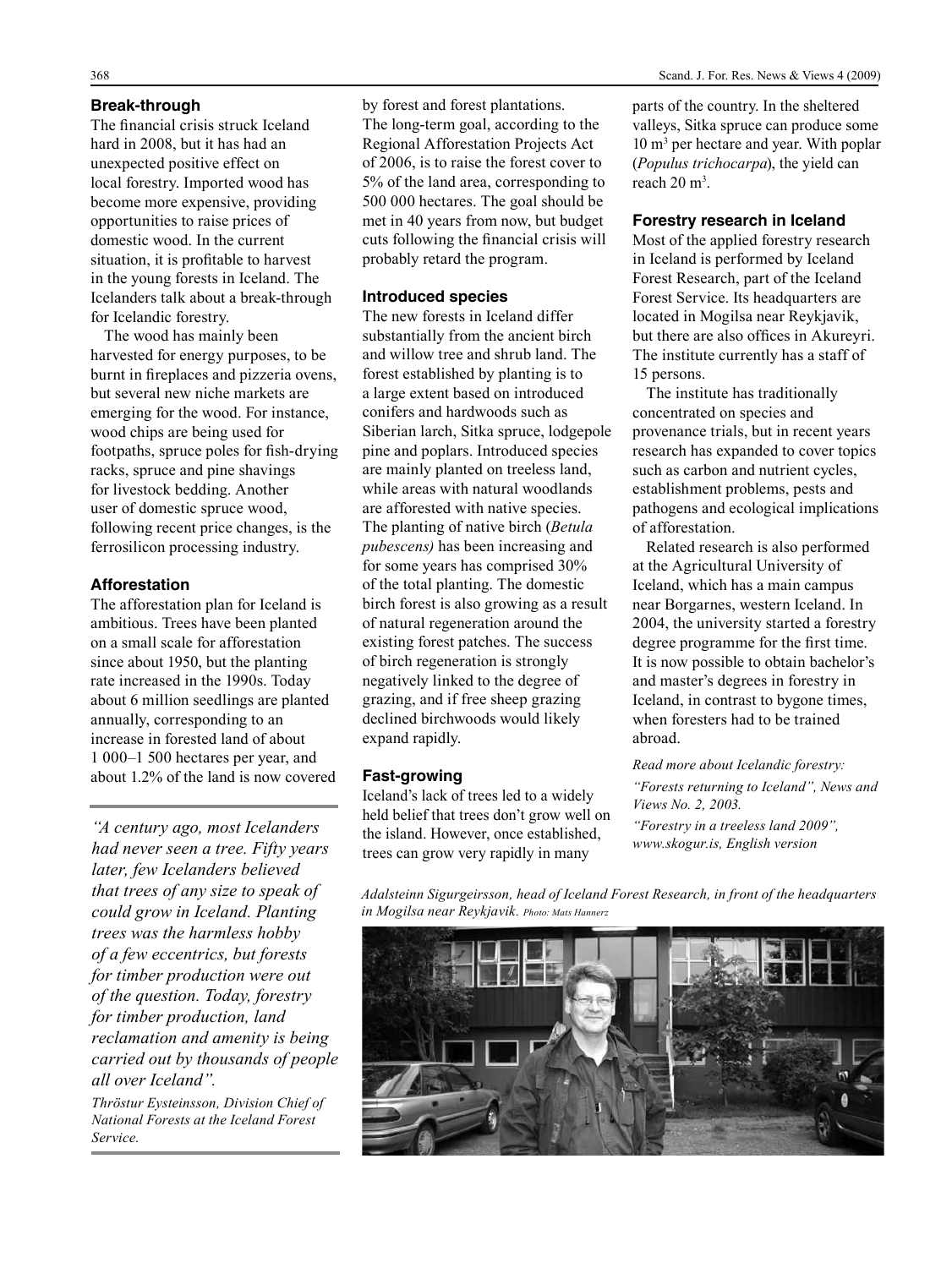# **Successful start for the Nordic CARs**

**The Centres of Advanced Research (CAR) are successful and should be continued for a further period, according to an evaluation commissioned by SNS. Further, in addition to existing CARs, a new centre for wood material science and engineering should be established.**

Five Centres of Advanced Research were initiated by SNS in 2005–2006. The CARs were intended to have 4- to 5-year durations, and financial support was awarded for the whole period. The end of the funding period is approaching, and the centres have now been evaluated. The evaluation was carried out by Olav Gislerud, former secretary of SNS.

In his report, Olav Gislerud, concluded that the CARs have successfully met their goals, although some of them had a "slow start" before establishing networks. Some minor adjustments of scope are also recommended if the networks are to be continued. Some findings are listed below:



*Nordic-Baltic Centre of Advanced Research on Forestry Serving Urbanised Societies*

The existing network linking the urban forestry community in Nordic and Baltic states was considerably strengthened with the CAR, sparking an influx of new members, including PhD-students, Icelandic representatives and practitioners. An overview of state-of-the-art research on urban forestry was undertaken at the start of the project, helping to identify research topics to focus on. Several publications have been produced through the network, mainly on urban forest management concepts and methods.

*Read more: www.sl.life.ku.dk/care-for-us* 



*Centre of advanced research on environmental services*

CAR-ES has focused on the impact of forest management on carbon sequestration, water quality, biodiversity and (especially) the interactions between these "environmental services". Before this CAR was established, there was no Nordic network that focused on the environmental effects of management strategies. The assessment found the scope of the CAR to be too broad, and recommended that it should focus more specifically on environmental services in forests where biomass is being intensively exploited.

*Read more: www.nordicforestry-cares.org* 



*Centre for advanced research in forest genetics and tree breeding*

GENECAR has helped to identify common research and competence needs for strengthening forest genetics and tree breeding programs in the Nordic countries, and have strengthened Nordic coalitions in existing EU projects. The network discusses possibilities to join forces in tree breeding, e.g. by using common breeding materials in the Nordic countries. The research strongly supports the needs to use tree breeding as a means to maintain sustainable forestry in a changing climate. The evaluation recommends greater inclusion of the genetic research at Umeå University.

*Read more: www.nordicgenecar.org* 

#### **Facts:**

A CAR differs from the ordinary networking activities sponsored by SNS in that it has a long, fixed duration (4–5 years) and receives a higher grant, €40 000–50 000 per year. The five CARS presented above were established for the first period, 2005– 2010.They have previously been presented in News and Views No. 1, 2005. SNS will invite new submissions for CARs in 2010.



*Operation systems – centre of advanced research*

The OSCAR network has continued a long tradition of Nordic collaboration to develop technological systems with practical applications in forestry. Forest technology has fewer actors today, and OSCAR helps individual researchers to broaden their networks. This is especially important for researchers in small countries such as Denmark, Norway and the Baltic countries. Several projects and collaborations would never have started without OSCAR. Biannual conferences have attracted many participants, and the network played an important role in the establishment of a research school in forestry technology with 11 PhD students. *Read more: www.skogforsk.se –search OSCAR*



*Virtual centre of advanced research in forest pathology)*

This network has established strong Nordic collaboration with the Baltic countries, helping to monitor new diseases such as those caused by *Chalara fraxinea* (responsible for ash decline), and *Dothistroma septosporum* on pine in Finland. PATHCAR has organized workshops and meetings on subjects such as the genomics of pathogens. Important aspects of the network's concerns, which clearly require cross-country collaboration to address, are related to pathogen migrations.

*Read more: www.metla.fi/org/pathcar*